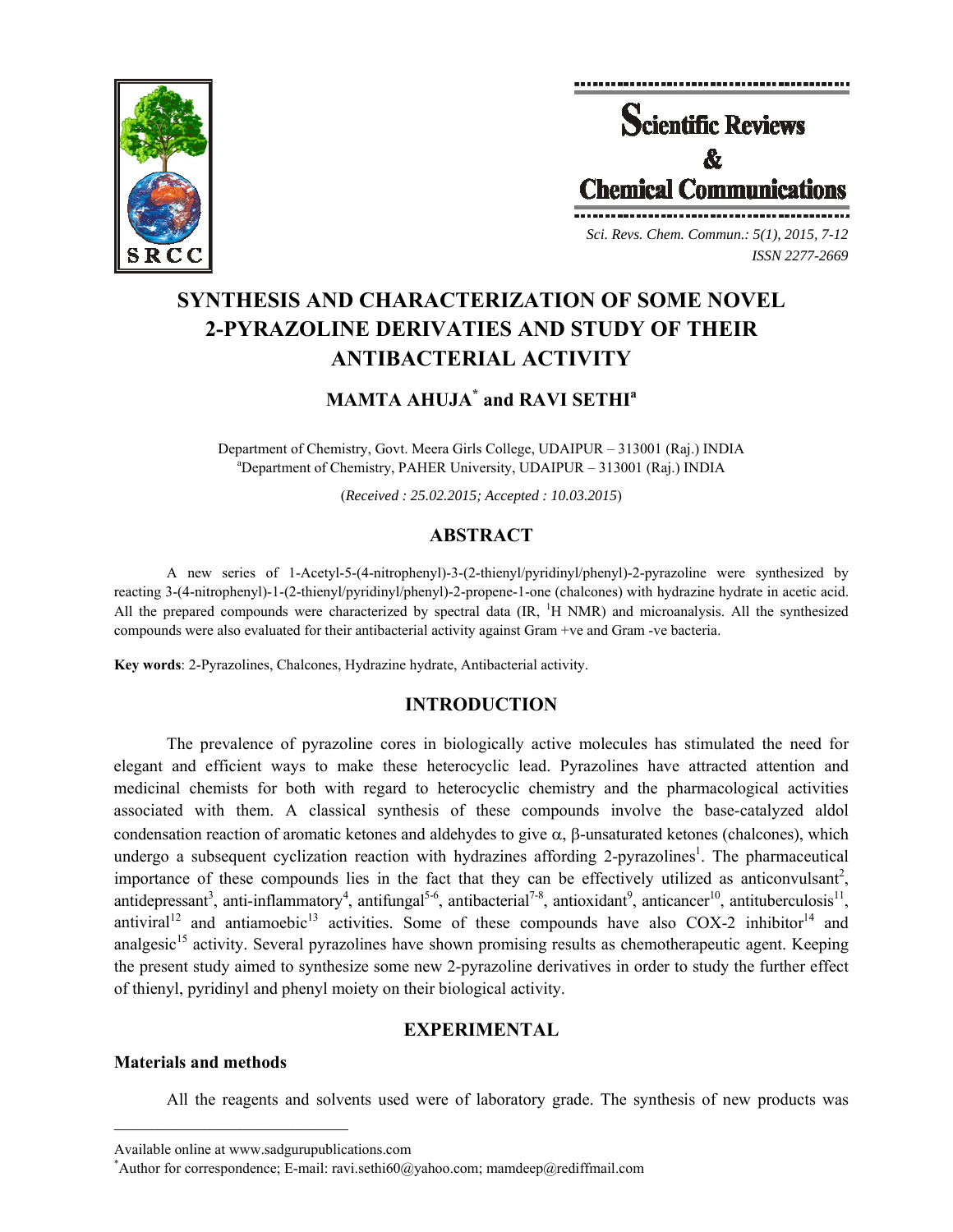monitored by TLC using (Ranbaxy) silica gel-G plates for TLC. IR spectra were recoreded on Shimadzu FTIR 8400 (4000-400 cm<sup>-1</sup>). <sup>1</sup>H NMR spectra were recoreded on BRUKER AVANCE III NMR 400 MH<sub>Z</sub> spectrometer using TMS as internal standard. C, H and N analysis were performed on an automatic elemental analyzer model Vario EL III.

# **Synthesis of ligands**

### **Synthesis of 2-pyrazoline derivatives**

The compounds were synthesized in two steps:

# **Step I: Synthesis of 3-(4-nitrophenyl)-1-(2-thienyl/pyridinyl/phenyl)-2-propene-1-one (Chalcones)**

2-Acetylthiophene/2-Acetylpyridine/Acetophenone (0.02 mol) was dissolved in 5 percent methanolic sodium hydroxide (30 mL) with constant stirring and 4-nitrobenzaldehyde (0.02 mol) was added dropwise into it at 0-5ºC with continuous stirring for 8 hr. The stirrer was removed and the reaction mixture was kept over night. The reaction mixture was poured onto ice cold distilled water, neutralized with dilute sulphuric acid and filtered, washed with cold distilled water, dried and the resulting chalcone was purified by recrystallization from methanol.

# **Step II: Synthesis of 1-acetyl-5-(4-nitrophenyl)-3-(2-thienyl/pyridinyl/phenyl)-2-pyrazolines**

A solution of 3-(4-nitrophenyl)-1-(2-thienyl/pyridinyl/phenyl)-2-propene-1-one (0.01 mol) in acetic acid (35 mL) was refluxed with hydrazine hydrate (2.5 mL, excess) for 5-15 hrs. The progress of reaction was monitored by TLC. The reaction mixture was cooled overnight and poured onto ice-water. The separated solids was filtered, washed with distilled water, dried under vacuum and re-crystallized from methanol.

The structure of newly synthesized compounds was characterized by <sup>1</sup>H NMR and IR spectral data.

# **1-Acetyl-5-(4-nitrophenyl)-3-(2-thienyl)-2-pyrazoline (a)**

<sup>1</sup>H NMR Spectrum (400 MH<sub>Z</sub>, DMSO-d<sub>6</sub>) δ: 2.408 (s, 3H, COCH<sub>3</sub>), 3.111-3.168 (dd, 1H, C<sub>4</sub>-H cis), 3.807-3.881 (dd, 1H, C<sub>5</sub>-H), 5.632-5.674 (dd, 1H, C<sub>5</sub>-H), 7.073-8.256 (m, 7H, Ar-H and thienyl H).

IR spectrum (KBr)  $v_{\text{max}}$  cm<sup>-1</sup>: 1666 (C=O), 1512 (C=N), 1452, 1406 (C=C), 1342 (C-N), 835 (N-N), 707 (C-S).

# **1-Acetyl-5-(4-nitrophenyl)-3-(2-pyridinyl)-2-pyrazoline (b)**

<sup>1</sup>H NMR Spectrum (400 MH<sub>Z</sub>, DMSO-d<sub>6</sub>) δ: 2.370 (s, 3H, COCH<sub>3</sub>), 3.155-3.211 (dd, 1H, C<sub>4</sub>-H trans), 3.267-3.327 (dd, 1H, C<sub>4</sub>-H cis), 5.578-5.621 (dd, 1H, C<sub>5</sub>-H), 7.196-8.693 (m, 8H, Ar-H and pyridinyl H).

IR spectrum (KBr) υmax cm-1: 1676 (C=O), 1519 (C=N), 1415 (C=C), 1344 (C-N), 854 (N- N).

# **1-Acetyl-5-(4-nitrophenyl)-3-(2-phenyl)-2-pyrazoline (c)**

<sup>1</sup>H NMR Spectrum (400 MH<sub>Z</sub>, DMSO-d<sub>6</sub>) δ: 2.442 (s, 3H, COCH<sub>3</sub>), 3.125-3.182 (dd, 1H, C<sub>4</sub>-H trans), 3.801-3.875 (dd, 1H, C<sub>4</sub>-H cis), 5.636-5.678 (dd, 1H, C<sub>5</sub>-H), 7.262-8.195 (m, 9H, Ar-H and Phenyl H).

IR spectrum (KBr) υmax cm-1: 1649 (C=O), 1518 (C=N), 1440, 1419 (C=C), 1348 (C-N), 846 (N-N).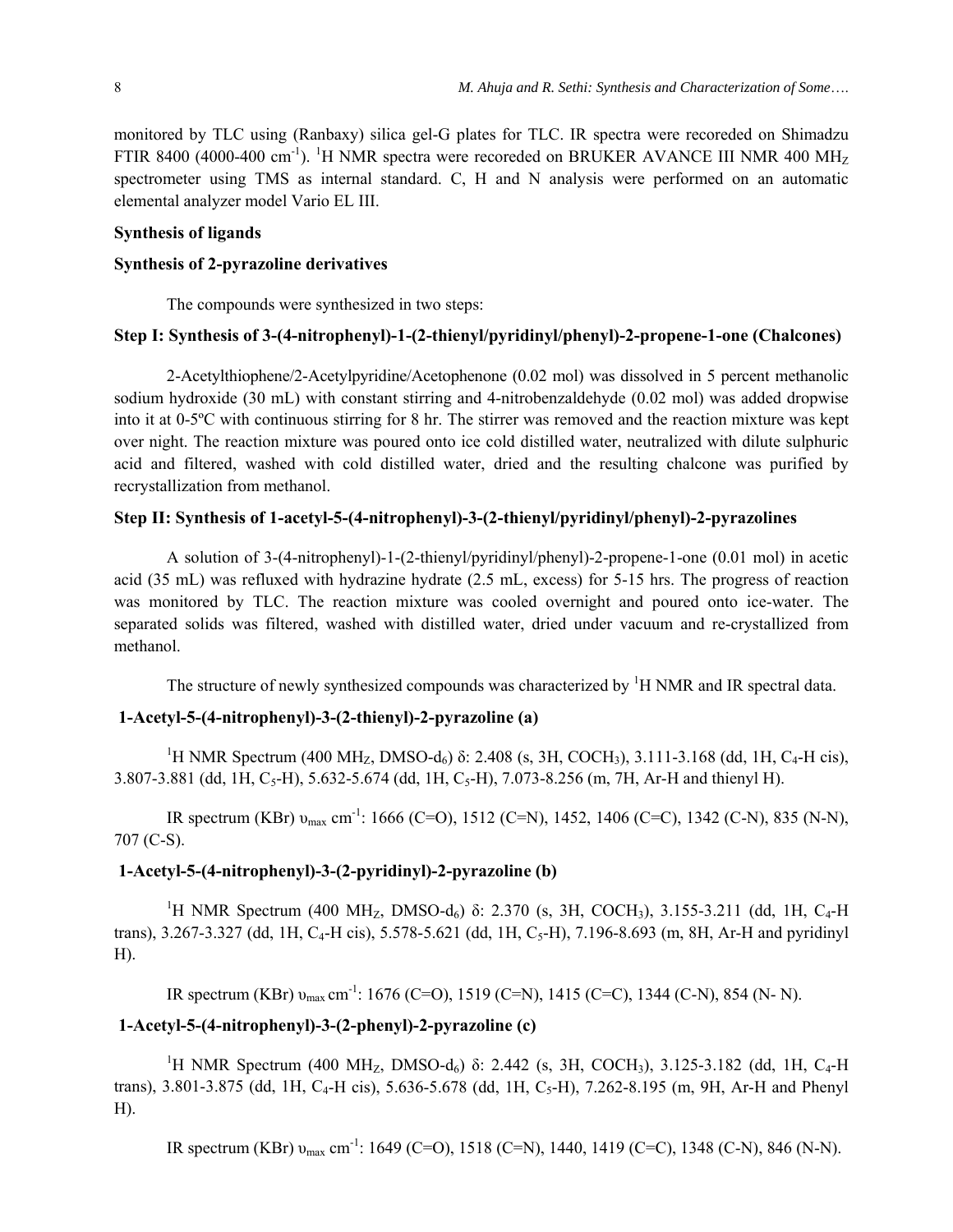



1-Acetyl-5-aryl-3-(2-pyridinyl)-2-pyrazoline

Ligand R  $R^1$ b  $H$  4-NO<sub>2</sub>

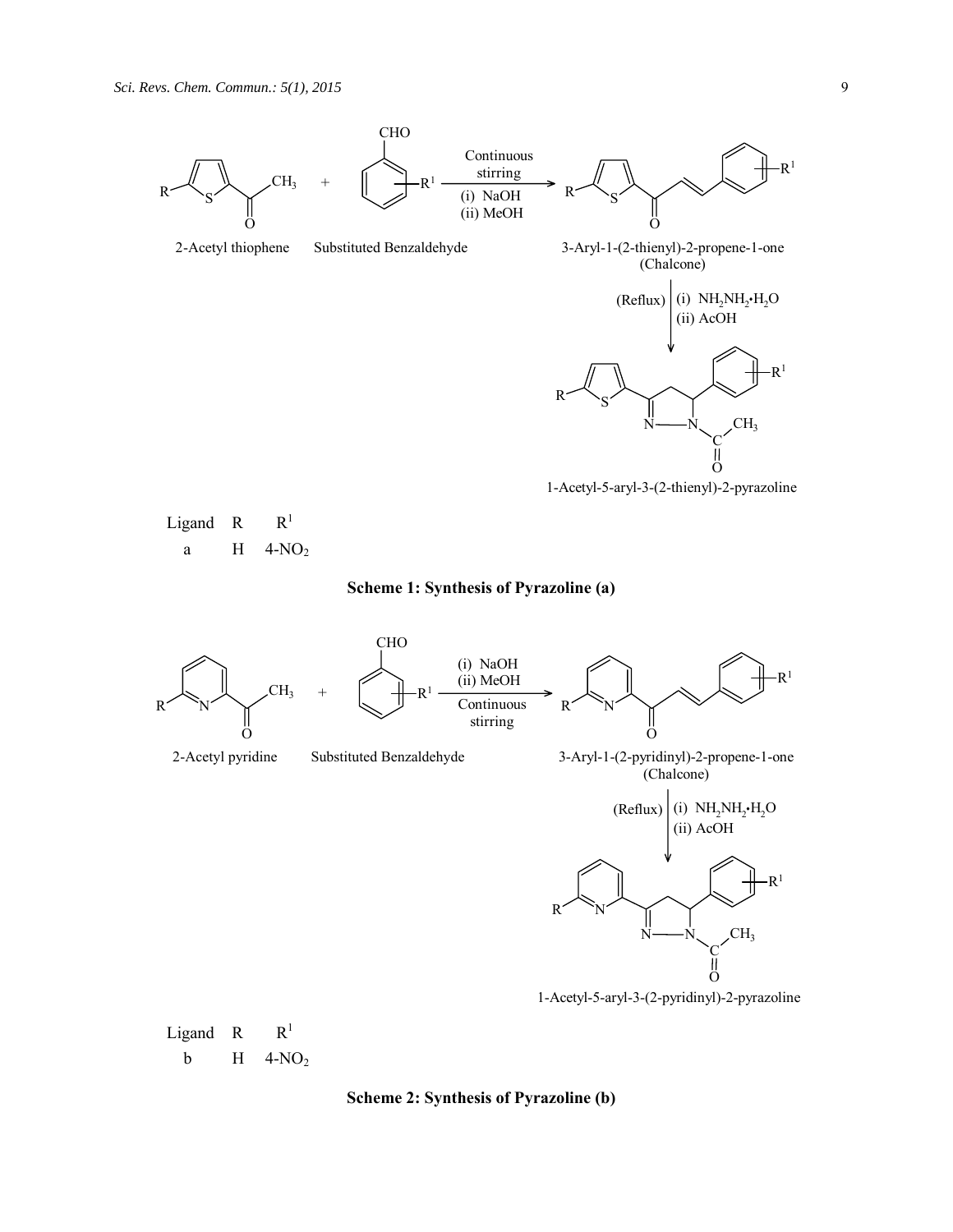

$$
\begin{array}{ccc}\n\text{Ligand} & R & R^1 \\
\text{c} & H & 4-NO_2\n\end{array}
$$

#### **Scheme 3: Synthesis of Pyrazoline (c)**

#### **Antibacterial activity**

Antibacterial activity were evaluated at Department of Microbiology, M. L. Sukhadia University, Udaipur (Raj.) All the synthesized compounds were screened for antibacterial activity by Agar Disc Diffusion method16 against Gram + ve bacteria *Micrococcus luteus*, *Staphylococcus aureus* and Gram – ve bacteria *Escherichia coli*. Nutrient agar (Microgen, India) was used for bacteria culture. The culture strains of bacteria were maintained on nutrient agar slant at  $37 \pm 0.5^{\circ}$ C for 24 hrs. The known compounds Amoxicillin was used as standard drug for antibacterial comparision study. The compounds was tested at a concentration at 500 μg/mL in DMSO. The diameter of zone of inhibition was measured in mm. DMSO was used as a control. Around 30 mL of sterile nutrient agar media for bacteria was poured into sterile petri dishes and allowed to solidify. The media was seeded with the organism by spread palate method using sterile L-roads and loops. Holes of 6 mm. diameter were punched carefully using a sterile cork borer and these were completely filled with the test solutions. The bacterial petri plates were kept in incubator at 37°C for 24 hrs and then the zones of inhibition were measured.

# **RESULTS AND DISCUSSION**

The synthesized compounds were characterized by elemental analysis and spectral  $(^1H$  NMR, IR) data.

### **Antibacterial activity**

It has been observed from the activity data that all compounds were found to be mild to moderately active against Gram +ve and Gram –ve bacterial strains. However the maximum activity was observed in compound (a) against *M. luteus*. The significant activity was observed in compound (b) and (c) against *S. aureus* and *E. coli*. The observed increase in antibacterial activities are attributed to the presence of thienyl moiety of synthesized compounds.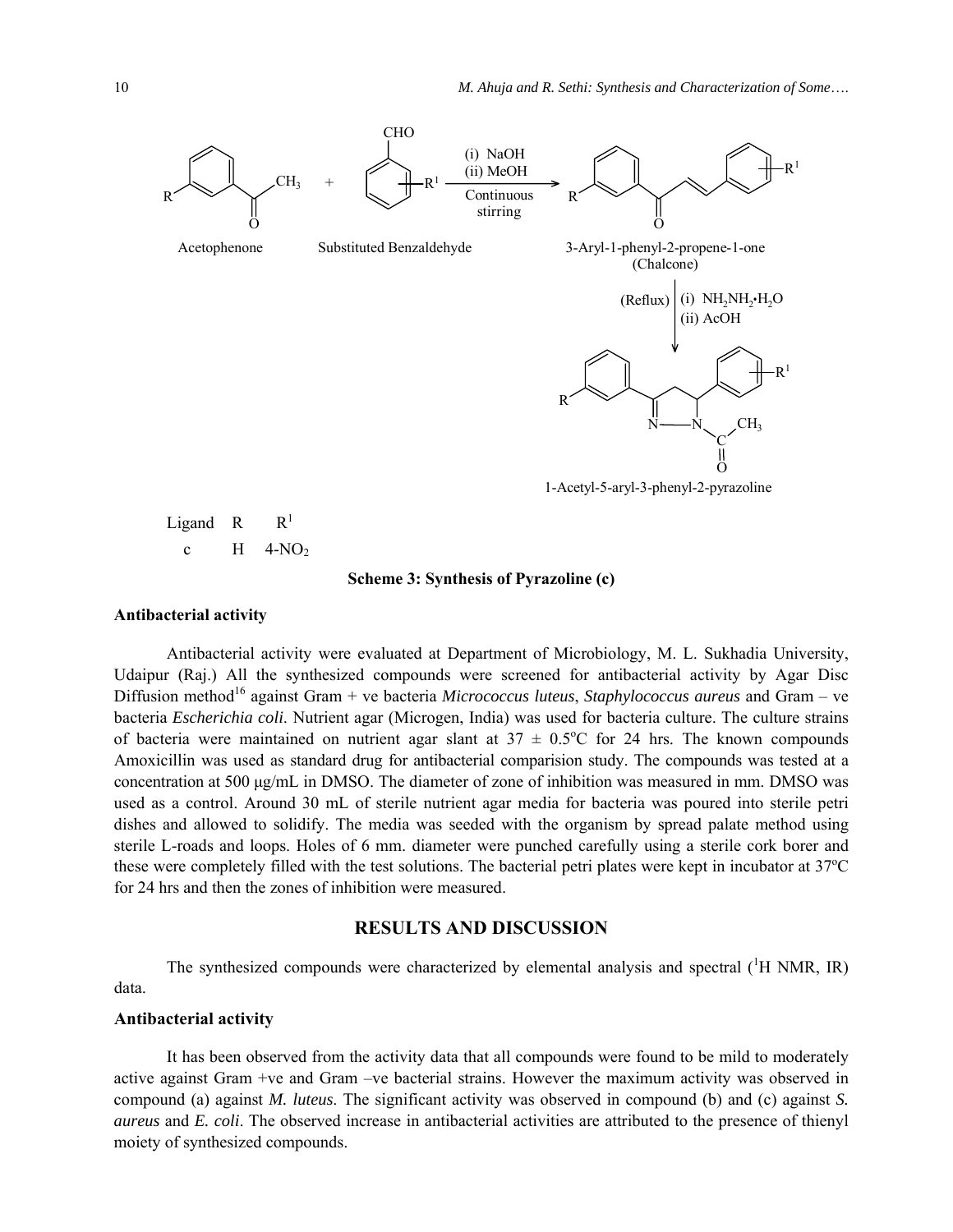| Compounds | <b>Molecular</b>      | M.W.      | Yield<br>(%)<br>$\mathcal{C}$ | <b>Element % Found (Calculated)</b> |            |            |
|-----------|-----------------------|-----------|-------------------------------|-------------------------------------|------------|------------|
|           | formula               | (gm/mole) |                               |                                     | H          | N          |
| a         | $C_{15}H_{13}N_3O_3S$ | 315.2     | 70                            | 57.0 (57.1)                         | 4.2(4.1)   | 13.2(13.3) |
| b         | $C_{16}H_{14}N_4O$    | 278.11    | 85                            | 69.1(69.0)                          | 50.4(50.7) | 20.0(20.1) |
| c         | $C_{17}H_{15}N_3O_3$  | 309.12    | 65                            | 65.7(65.9)                          | 4.5 (4.8)  | 13.4(13.5) |

**Table 1: Physical and analytical data of synthesized compounds (a-c)** 

| Table 2: Antibacterial activity data of synthesized compound (a-c) at 500 µg/mL (ppm) |  |  |
|---------------------------------------------------------------------------------------|--|--|
|                                                                                       |  |  |

|                                | Zone of inhibition (in mm) |                       |                  |  |  |  |
|--------------------------------|----------------------------|-----------------------|------------------|--|--|--|
| <b>Compounds</b>               | $Gram +ve$                 |                       | Gram –ve         |  |  |  |
|                                | Micrococcus luteus         | Staphylococcus aureus | Escherichia coli |  |  |  |
| a                              | 17                         | 16                    | 15               |  |  |  |
| $\mathbf b$                    | 14                         | 11                    | 12               |  |  |  |
| $\mathbf c$                    | 12                         | 10                    | 9                |  |  |  |
| Standard drug<br>(Amoxicillin) | 22                         | 20                    | 21               |  |  |  |

# **CONCLUSION**

The present study leads to a convenient synthetic method for the synthesis of new pyrazoline derivatives, which show significant antibacterial activity. The substitution with thienyl moiety having a nitro group showed better activity. The result revealed that most of the newly synthesized compounds exhibited promising antibacterial activity comparable to amoxicillin against the test organism.

# **ACKNOWLEDGEMENT**

We are thankful to Head, Department of Chemistry and Department of Pharmacy, Pacific University, Udaipur for providing necessary facilities and encouragement for the present research work. We are sincerely thankful to Department of Chemistry (NFDD Center), Saurashtra University, Rajkot for IR and <sup>1</sup>H NMR spectral analysis. We are also thankful to Department of Mines and Geology, Udaipur (Raj) for Elemental analysis and Department of Microbiology, MLSU, Udaipur (Raj.) for providing antibacterial activity.

# **REFERENCES**

- 1. E. Palaska, M. Aytemir, D. Erol and I. T. Uzbay, Eur. J. Med. Chem., **36(6)**, 539-543 (2001).
- 2. Z. Ozdemir, U. Calis, A. A. Bilgin, H. B. Kandilci and B. Gumusel, Eur. J. Med. Chem., **42(3)**, 373- 379 (2007).
- 3. M. Abdel-Aziz, A. El-Din, G. Abuo-Rahma and A. A. Hassan, Eur. J. Med. Chem., **44**, 3480-3487 (2009).
- 4. A. Kumar, V. K. Srivastava and P. Rani, Eur. J. Med. Chem., **39**, 449-452 (2004).